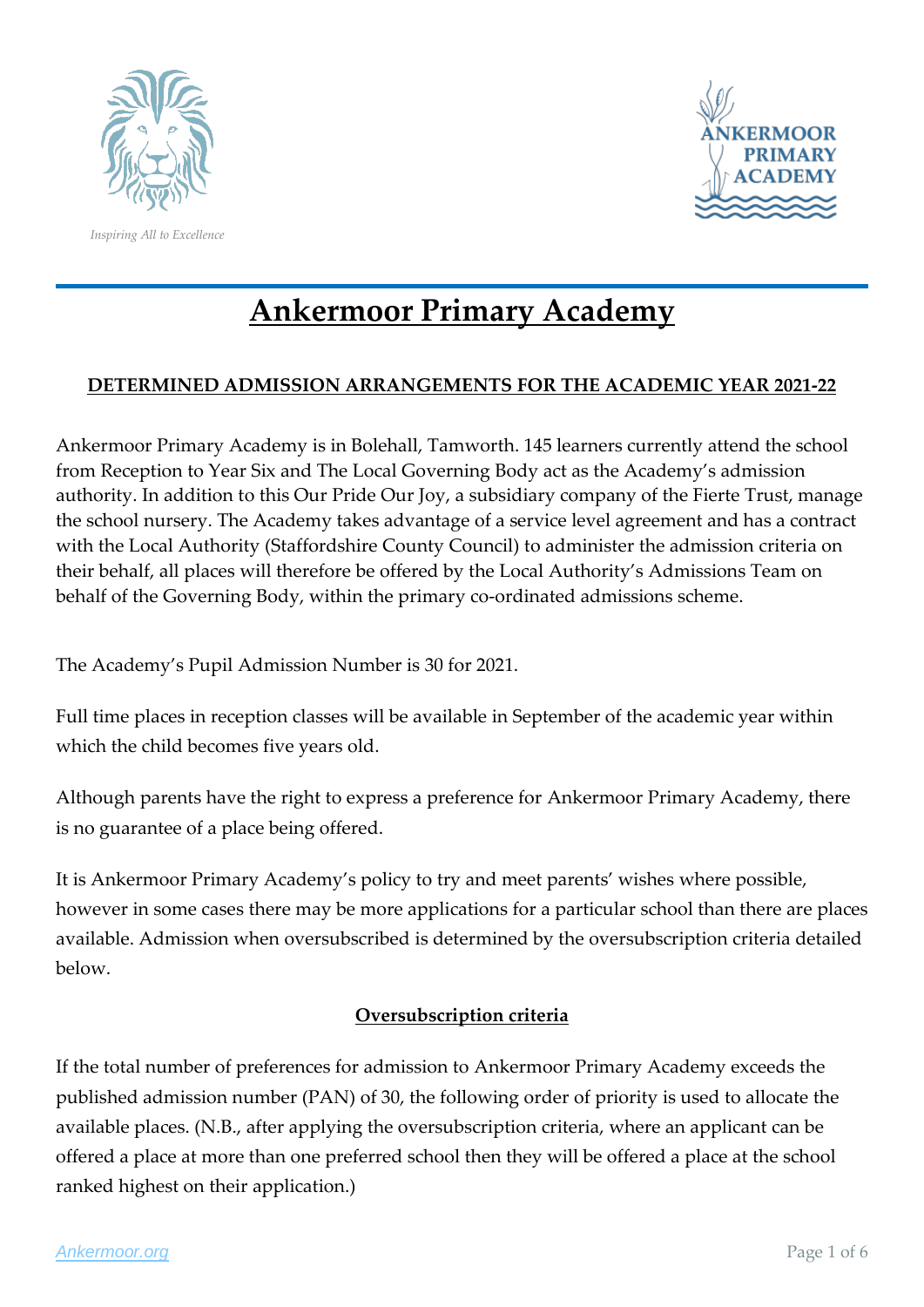- 1. Children in care and children who ceased to be in care because they were adopted (or became subject to a child arrangements order or special guardianship order).
- 2. Children who satisfy both of the following tests: Ankermoor Primary Academy, Rene Road, Bolehall, Tamworth, Staffs, B77 3NW office@ankermoor.org

Test 1: the child is distinguished from the great majority of other applicants either on their own medical grounds or by other exceptional circumstances.

Medical grounds must be supported by a medical report (obtained by the applicant and provided at the point of application). This report must clearly justify, for health reasons only, why it is better for the child's health to attend Ankermoor Primary Academy rather than any other school.

Exceptional circumstances must relate to the choice of school and the individual child, i.e. the circumstances of the child, not the economic or social circumstances of the parent/carer. They should be supported by a professional report (obtained by the applicant and provided at the point of application), e.g. social worker. This report must clearly justify why it is better for the child to attend the preferred school rather than any other school.

Test 2: the child would suffer hardship if they were unable to attend Ankermoor Primary Academy.

Hardship means severe suffering of any kind, not merely difficulty or inconvenience, which is likely to be experienced as a result of the child attending a different school. Applicants must provide detailed information about both the type and severity of any likely hardship at the time of application.

3. Children who have an elder sibling in attendance at Ankermoor primary Academy and who will still be attending the school at the proposed admission date; (For admission purposes, a brother or sister is a child who lives at the same address and either: have one or both natural parents in common; are related by a parents marriage; are adopted or fostered by a common parent or are unrelated children who live at the same address, whose parents live as partners.)

4. Children living within the catchment area of Ankermoor Primary Academy.

5. Other children arranged in order of priority according to how near their home addresses are to the main gate of the school, determined by a straight-line measurement as calculated by the local authority's geographical information system.

Where it is not possible to accommodate all children applying for places within a particular category then Ankermoor Primary Academy will allocate the available places in accordance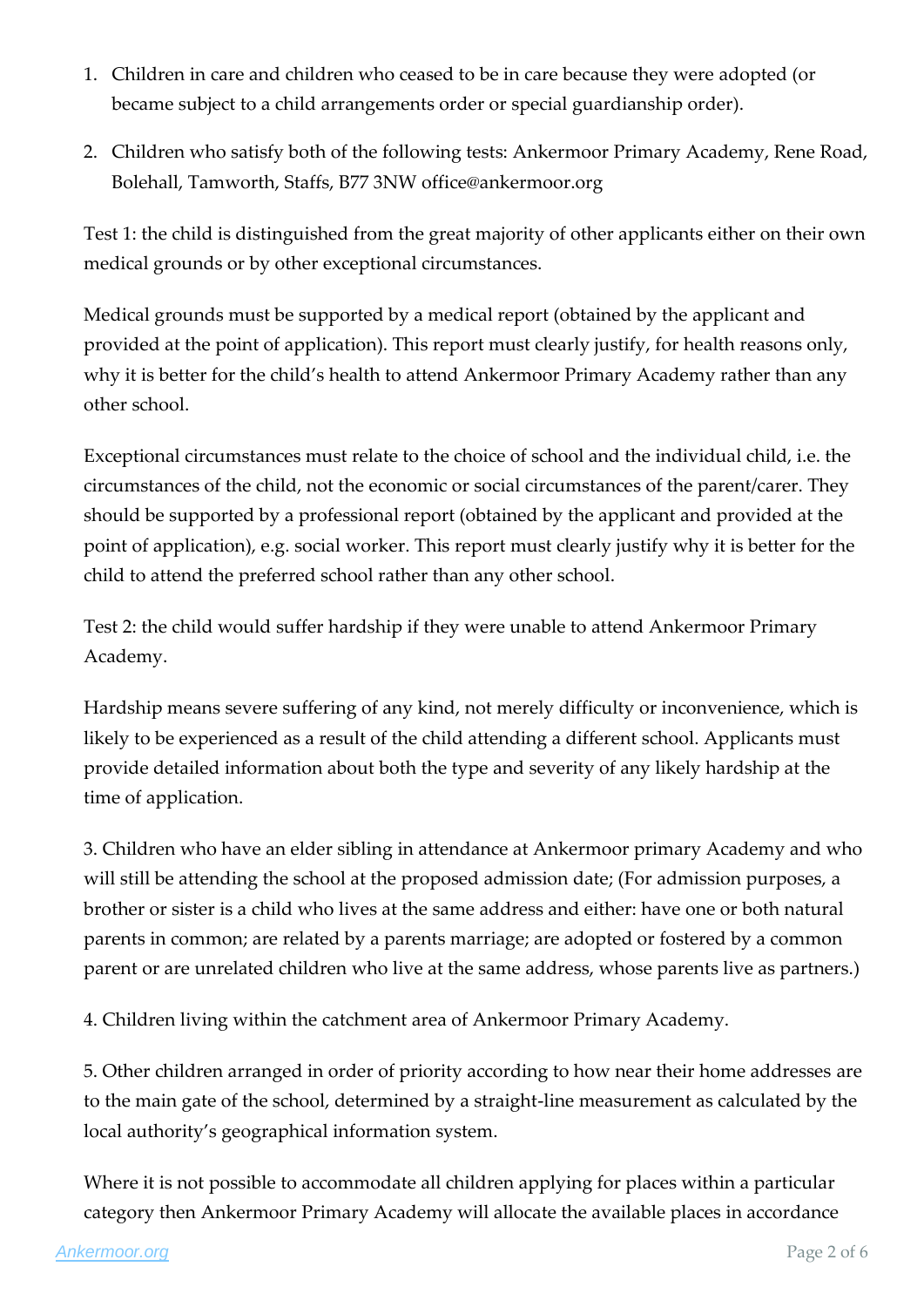with the remaining criteria. If for instance, all the catchment area children cannot be accommodated at a school, children who are resident within the catchment area will be arranged in order of priority according to the remaining criteria.

#### **Additional notes**

Copies of school catchment area maps are available from the local authority or individual schools.

There is no charge or cost related to the admission of a child to a school.

Admissions for the normal age of entry are administered through a coordinated admission scheme and preferences for maintained schools will be processed centrally by the School Admissions and Transport Service. Each child will receive only one offer of a place at a Staffordshire school.

In accordance with legislation, children who have an education, health and care plan (EHCP) that names a particular school as being the most appropriate to meet the child's needs must be admitted to that school. This will reduce the number of places available to other applicants.

Children in care means children who are looked after by a local authority in accordance with section 22 (1) of the Children Act 1989 and who is (a) in care of a Local Authority, or (b) being provided with accommodation by a local Authority in the exercise of their social services functions (see definition in Section 22 (1) of the Children Act 1989) at the time of making an application to a school. This includes children who were adopted under the Adoption Act 1976 (see section 12 adoption orders) and children who were adopted under Adoption and Children Act 2002 (see section 46 adoption orders).

Child arrangements orders are defined in s.8 of the Children Act 1989, as amended by s.12 of the Children and Families Act 2014. Child arrangements orders replace residence orders and any residence order in force prior to 22 April 2014 is deemed to be a child arrangements order.

Section 14A of the Children Act 1989 defines a special guardianship order as an order appointing one or more individuals to be a child's special guardian (or special guardians).

It is the applicant's responsibility to provide any supportive information required in order for the application to be assessed against the published admissions criteria, the local authority will not seek to obtain this information on behalf of the applicant.

The local authority uses a geographical information system (GIS) to calculate home to school distances in miles. The measurement is calculated using Ordnance Survey (OS) data from an applicant's home address to the main front gate of the school. The coordinates of an applicant's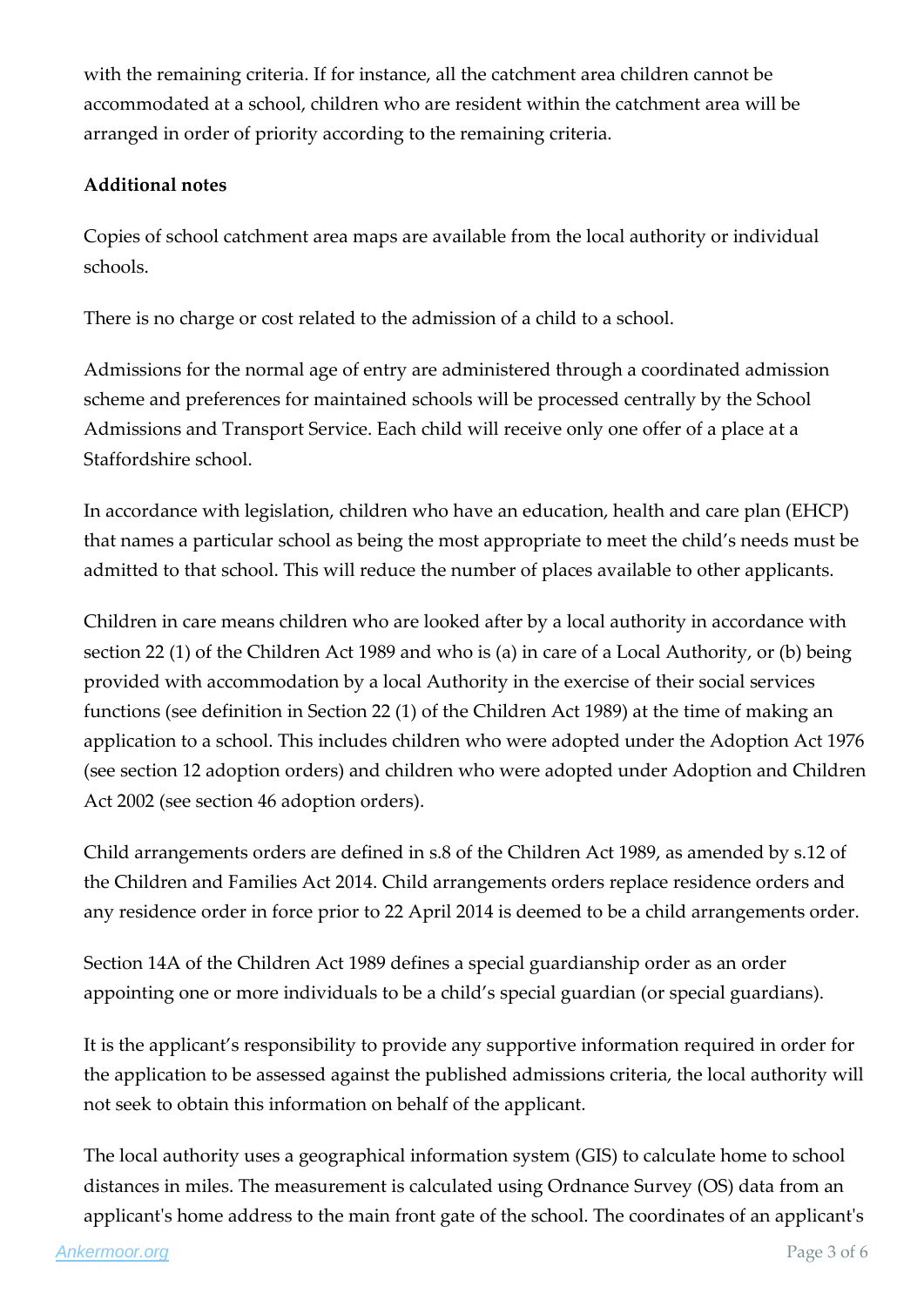home address is determined and provided by the Local Land and Property Gazetteer (LLPG) and OS address point data.

The requirement for Ankermoor Primary Academy to meet the infant class size legislation may result in the refusal of catchment area or sibling applications where a class has already reached its limit of 30 pupils. However, as an exception, the local authority will give careful consideration to offering places above the published admission number to applications from children whose twin or sibling from a multiple birth is admitted even when there are no other vacant places.

The home address is considered to be the child's along with their parent/carer's main and genuine principal place of residence at the time of the allocation of places i.e. where they are normally and regularly living. If a child is resident with friends or relatives (for reasons other than legal guardianship) the friends or relatives address will not be considered for allocation purposes.

Where parents have shared responsibility for a child, and the child lives with both parents for part of the school week, parents will be required to provide documentary evidence to support the address they wish to be considered for allocation purposes.

It is expected that parents will agree on school places before an application is made, and it may be necessary to request evidence from you to confirm that this is the case. The local authority is not in a position to intervene in disputes between parents over school applications and will request that these are resolved privately.

If a child's home address changes during the admissions process it is the responsibility of the parent/carer to inform the local authority immediately. Where there is a proposed house move taking place during the admissions process the local authority will only accept the revised address for purposes of allocation where parents/carers can provide documentary evidence of the move by 12 March 2021. It will be necessary for sufficient evidence of a permanent move to be provided by the applicant by this date before it will be taken into account for allocation purposes at the national offer date.

If a place is offered on the basis of an address that is subsequently found to be different from the child's normal and permanent home address at the time of allocation of places then that place is likely to be withdrawn.

If there are a limited number of spaces available and we cannot distinguish between applicants using the criteria listed, such as in the case of children who live in the same block of flats, then the child or children who will be offered the available spaces will be randomly selected. This process will be independently verified.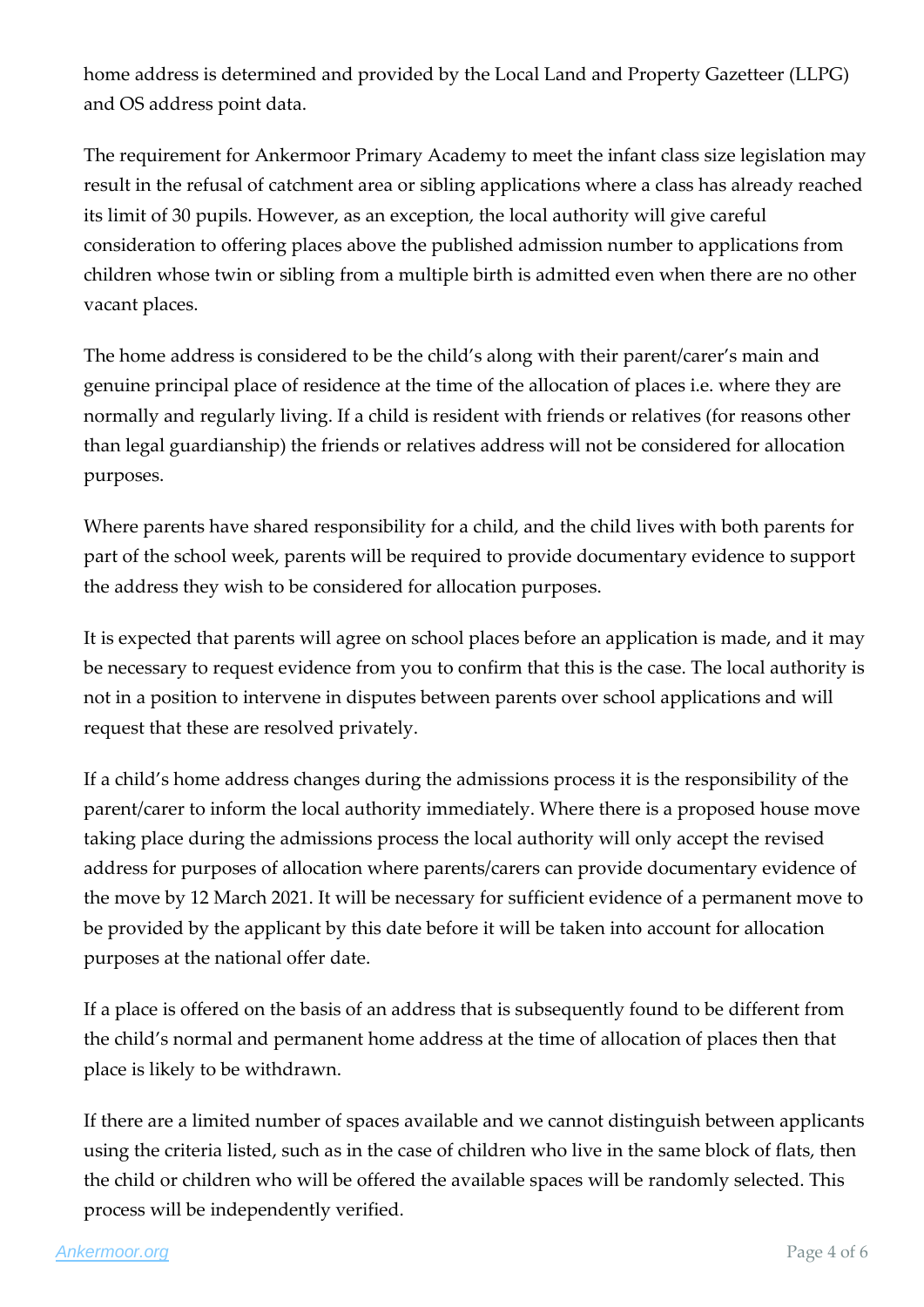Any Staffordshire child not obtaining a place at any of their parent's preferred schools will be allocated a place at their catchment area school (if places remain available) or the next nearest school with a space available and advised about the independent appeals process.

#### **Deferred entry to reception class**

Parents may request that their child be admitted to reception class on a part-time basis, or that their child be admitted to school later in the same academic year until the child reaches compulsory school age (i.e. beginning of the term after the child's fifth birthday). The effect is that the place will be held for the child in reception and is not available to be offered to any other child within the same academic year in which it has been offered.

Before deciding whether to defer their child's entry to school, parents should visit their preferred school(s) to clarify how they cater for the youngest children in Reception and how the needs of these children are met as they move up through the school.

#### **Admission outside of the normal age group**

Parents may seek to apply for their child's admission to school outside of their normal age group, for example if the child is exceptionally gifted and talented or has experienced problems such as ill health. In addition, the parents of summer born children may choose not to send their child to school until the September following their fifth birthday and may request that they are admitted outside of their normal age group to reception rather than year 1.

These parents will need to make an application alongside children applying at the normal age which should explain why it is in the child's best interest to be admitted outside of their normal age which may include information such as professional evidence as to why this is the case and why an exception should be made in the case of the child. A decision as to whether this is an appropriate course of action will be made by the local authority who will take into account the circumstances of the case and views of the headteacher of the community or voluntary controlled school concerned. Parents do not have the right to insist that their child is admitted to a particular year group.

#### **Waiting lists**

Unsuccessful applicants will be placed on a waiting list in accordance with the oversubscription criteria stated above and not based on the date their application was received. There will be a period of two weeks after the national offer date whereby available places will not be reallocated. If places become available after this date they will be offered according to the child at the top of the waiting list.